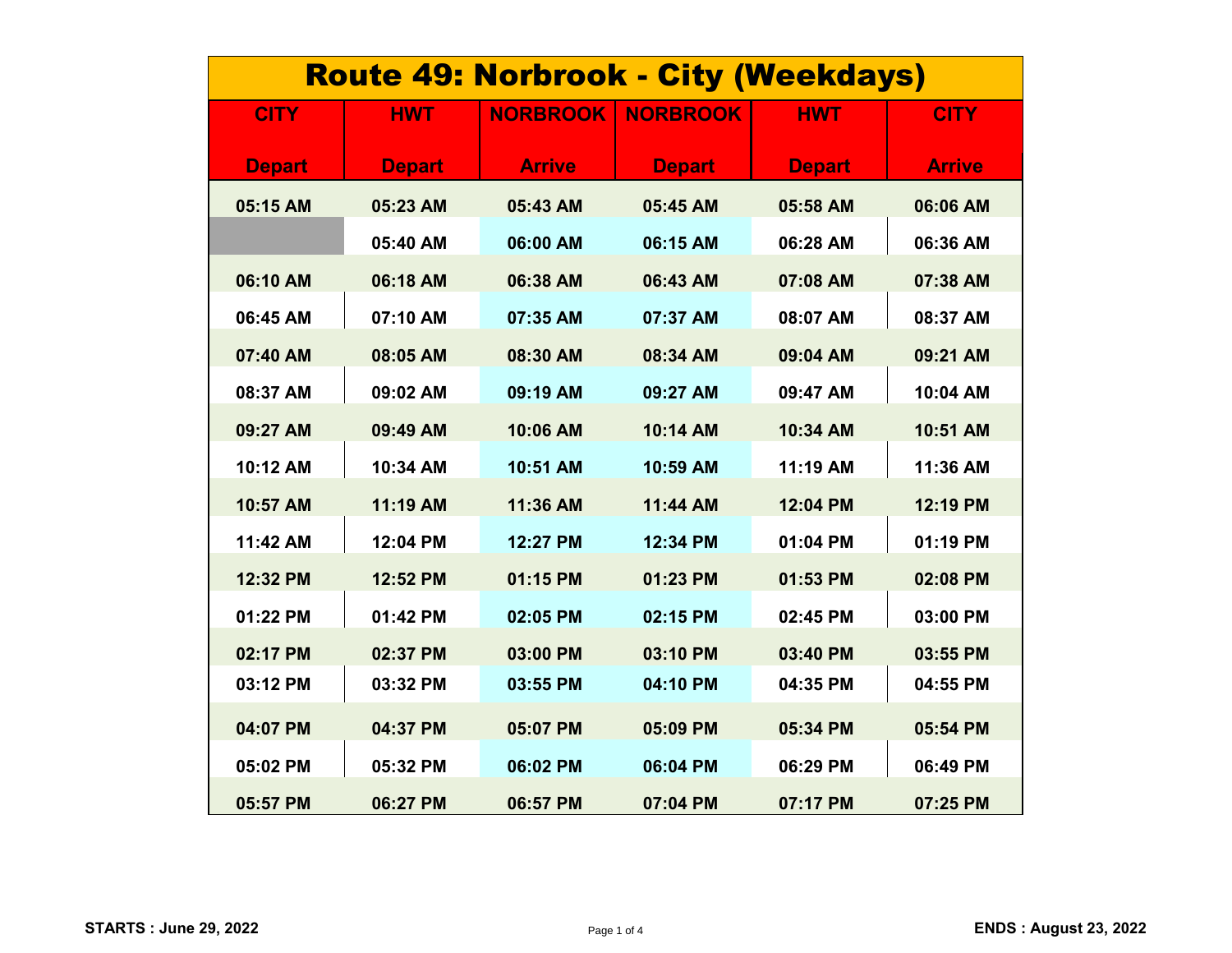| 06:52 PM                                     | 07:22 PM      | 07:44 PM        | 07:52 PM        | 08:05 PM      | 08:13 PM      |  |
|----------------------------------------------|---------------|-----------------|-----------------|---------------|---------------|--|
| 07:42 PM                                     | 08:07 PM      | 08:29 PM        | 08:37 PM        | 08:50 PM      | 08:58 PM      |  |
| 08:22 PM                                     | 08:42 PM      | 09:04 PM        | 09:12 PM        | 09:25 PM      | 09:33 PM      |  |
| 09:05 PM                                     | 09:17 PM      | 09:39 PM        |                 |               |               |  |
| 09:50 PM                                     | 10:02 PM      | 10:24 PM        |                 |               |               |  |
| <b>Route 49: Norbrook - City (Saturdays)</b> |               |                 |                 |               |               |  |
| <b>CITY</b>                                  | <b>HWT</b>    | <b>NORBROOK</b> | <b>NORBROOK</b> | <b>HWT</b>    | <b>CITY</b>   |  |
|                                              |               |                 |                 |               |               |  |
| <b>Depart</b>                                | <b>Depart</b> | <b>Arrive</b>   | <b>Depart</b>   | <b>Depart</b> | <b>Arrive</b> |  |
|                                              |               |                 | 06:00 AM        | 06:13 AM      | 06:29 AM      |  |
| 06:05 AM                                     | 06:21 AM      | 06:31 AM        | 06:35 AM        | 06:48 AM      | 07:04 AM      |  |
| 06:35 AM                                     | 06:58 AM      | 07:11 AM        | 07:15 AM        | 07:28 AM      | 07:44 AM      |  |
| 07:10 AM                                     | 07:33 AM      | 07:46 AM        | 07:50 AM        | 08:03 AM      | 08:19 AM      |  |
| 07:48 AM                                     | 08:11 AM      | 08:24 AM        | 08:28 AM        | 08:41 AM      | 08:57 AM      |  |
| 08:26 AM                                     | 08:49 AM      | 09:02 AM        | 09:06 AM        | 09:22 AM      | 09:46 AM      |  |
| 09:04 AM                                     | 09:29 AM      | 09:46 AM        | 09:50 AM        | 10:06 AM      | 10:30 AM      |  |
| 09:46 AM                                     | 10:11 AM      | 10:28 AM        | 10:32 AM        | 10:48 AM      | 11:12 AM      |  |
| 10:31 AM                                     | 10:56 AM      | 11:13 AM        | 11:17 AM        | 11:33 AM      | 11:57 AM      |  |
| 11:16 AM                                     | 11:41 AM      | 11:58 AM        | 12:02 PM        | 12:18 PM      | 12:42 PM      |  |
| 12:01 PM                                     | 12:28 PM      | 12:45 PM        | 12:49 PM        | 01:05 PM      | 01:29 PM      |  |
| 12:46 PM                                     | 01:13 PM      | 01:30 PM        | 01:34 PM        | 01:50 PM      | 02:14 PM      |  |
| 01:31 PM                                     | 01:58 PM      | 02:15 PM        | 02:19 PM        | 02:35 PM      | 02:59 PM      |  |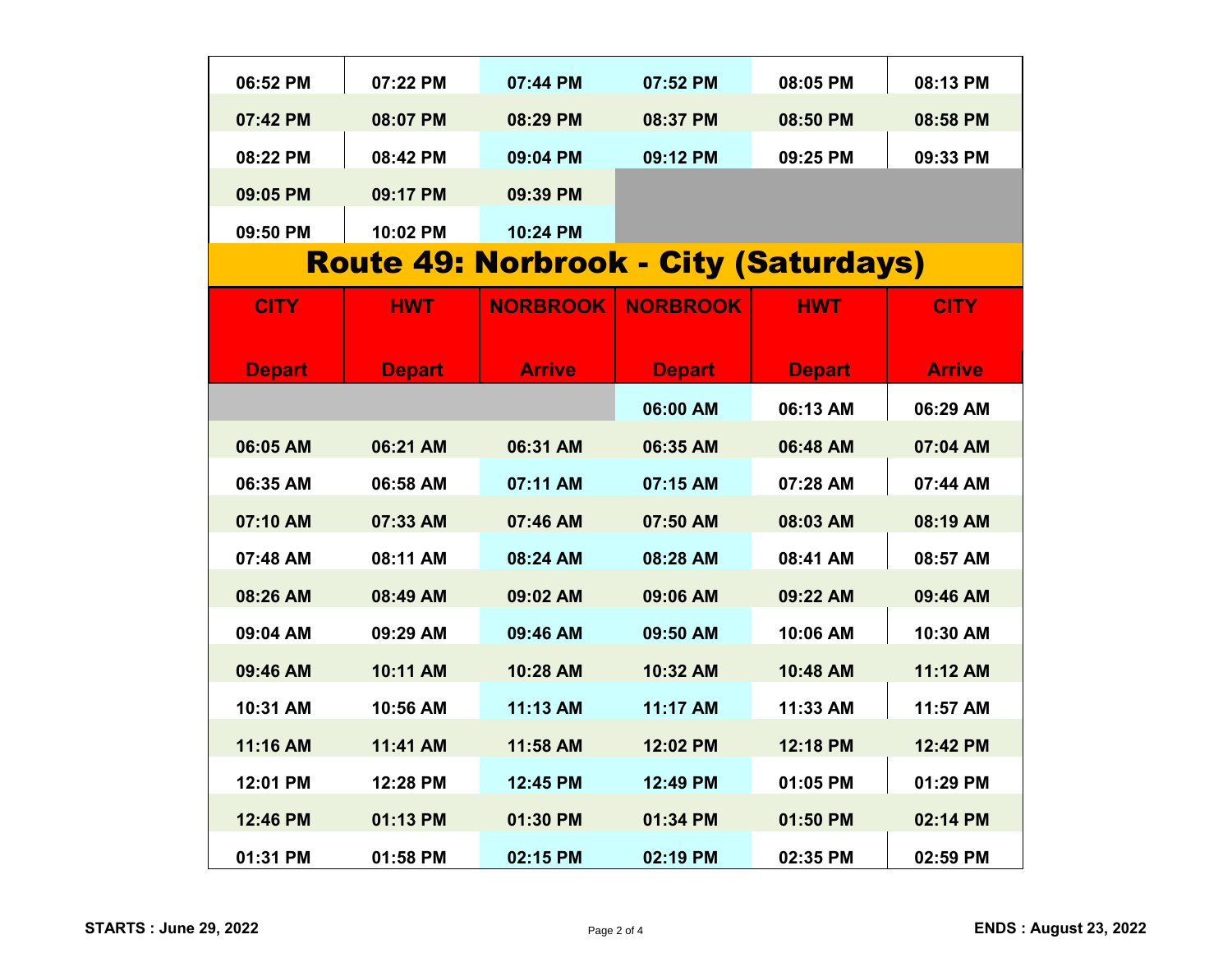| 02:16 PM                                   | 02:43 PM      | 03:00 PM        | 03:04 PM        | 03:20 PM      | 03:44 PM      |
|--------------------------------------------|---------------|-----------------|-----------------|---------------|---------------|
| 03:01 PM                                   | 03:28 PM      | 03:45 PM        | 03:49 PM        | 04:05 PM      | 04:29 PM      |
| 03:46 PM                                   | 04:13 PM      | 04:29 PM        | 04:33 PM        | 04:48 PM      | 05:12 PM      |
| 04:31 PM                                   | 04:57 PM      | 05:13 PM        | 05:17 PM        | 05:32 PM      | 05:56 PM      |
| 05:16 PM                                   | 05:42 PM      | 05:58 PM        | 06:02 PM        | 06:17 PM      | 06:41 PM      |
| 06:01 PM                                   | 06:27 PM      | 06:43 PM        | 06:47 PM        | 07:02 PM      | 07:19 PM      |
| 06:46 PM                                   | 07:12 PM      | 07:24 PM        | 07:28 PM        | 07:39 PM      | 07:56 PM      |
| 07:26 PM                                   | 07:48 PM      | 08:00 PM        | 08:10 PM        | 08:21 PM      | 08:38 PM      |
| 08:15 PM                                   | 08:37 PM      | 08:49 PM        | 09:00 PM        | 09:11 PM      | 09:28 PM      |
| 08:59 PM                                   | 09:21 PM      | 09:33 PM        | 09:44 PM        | 09:55 PM      | 10:13 PM      |
| <b>Route 49: Norbrook - City (Sundays)</b> |               |                 |                 |               |               |
|                                            |               |                 |                 |               |               |
|                                            |               |                 |                 |               |               |
| <b>CITY</b>                                | <b>HWT</b>    | <b>NORBROOK</b> | <b>NORBROOK</b> | <b>HWT</b>    | <b>CITY</b>   |
| <b>Depart</b>                              | <b>Depart</b> | <b>Arrive</b>   | <b>Depart</b>   | <b>Depart</b> | <b>Arrive</b> |
|                                            |               |                 | 06:20 AM        | 06:32 AM      | 06:47 AM      |
| 07:00 AM                                   | 07:15 AM      | 07:33 AM        | 07:43 AM        | 07:55 AM      | 08:10 AM      |
| 08:20 AM                                   | 08:35 AM      | 08:53 AM        | 09:03 AM        | 09:16 AM      | 09:31 AM      |
| 09:40 AM                                   | 09:55 AM      | 10:13 AM        | 10:23 AM        | 10:36 AM      | 10:51 AM      |
| 11:00 AM                                   | 11:15 AM      | 11:33 AM        | 11:43 AM        | 11:56 AM      | 12:11 PM      |
| 12:20 PM                                   | 12:35 PM      | 12:54 PM        | 01:04 PM        | 01:17 PM      | 01:32 PM      |
| 01:40 PM                                   | 01:55 PM      | 02:14 PM        | 02:24 PM        | 02:37 PM      | 02:52 PM      |